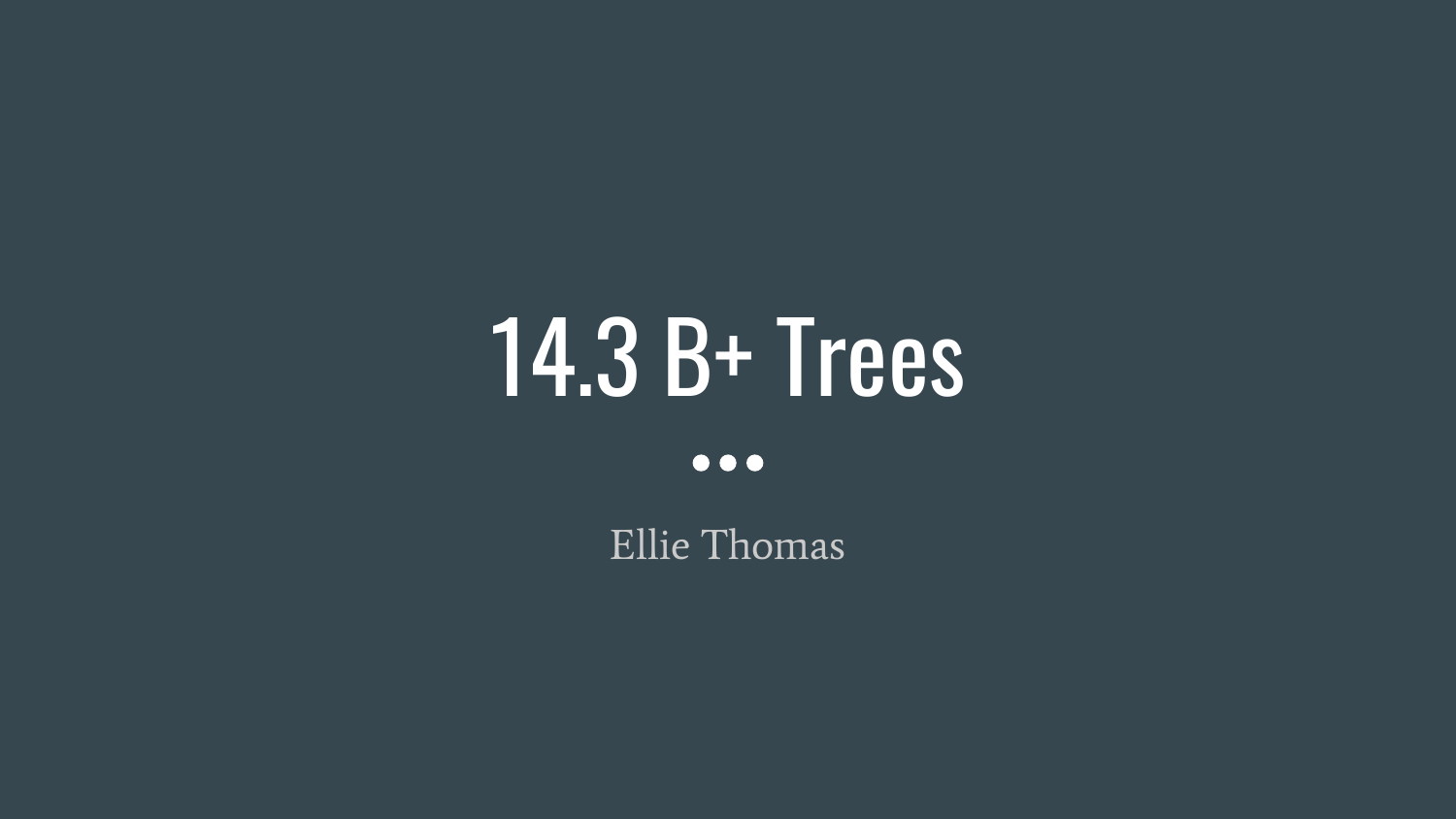## **Overview**

- B+ index tree structure is an alternative to the index-sequential file organization
- "B" stands for balanced
	- Balanced tree structure: equal length of every path from the root to the leaf
- Therefore it is a shallow tree
- Makes searches, insertions, deletions efficient

- Node Structure
	- Alternating pointer then search-key value, ending with another pointer
	- So there are n pointers and n-1 values
- Pick a column, tree based on that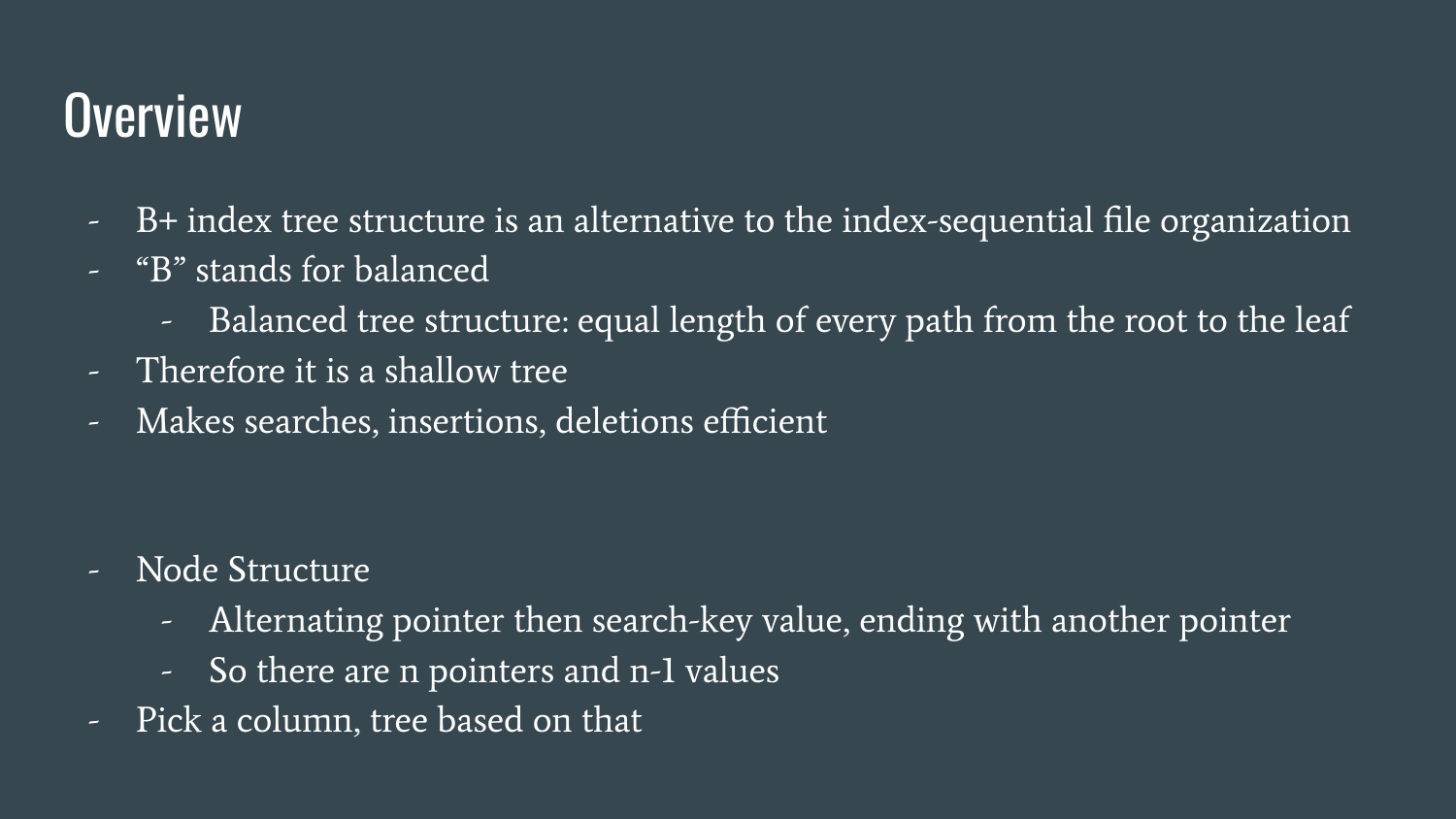### Tree Structure

- n: the number of pointers/records corresponding to each node, constant for a given tree
	- Here  $n = 4$
- Leaves of tree contain pointers to every record
- Higher level nodes form a sparse index on the leaf nodes - see highlight
- The data is imagined to be in a table like structure, but there is no need for the data to be stored together because we are using pointers, so we can store information anywhere and the pointer will indicate its location in memory
- Links across the bottom make range queries easy - linked across in sorted order



**Figure 14.9** B<sup>+</sup>-tree for *instructor* file  $(n = 4)$ .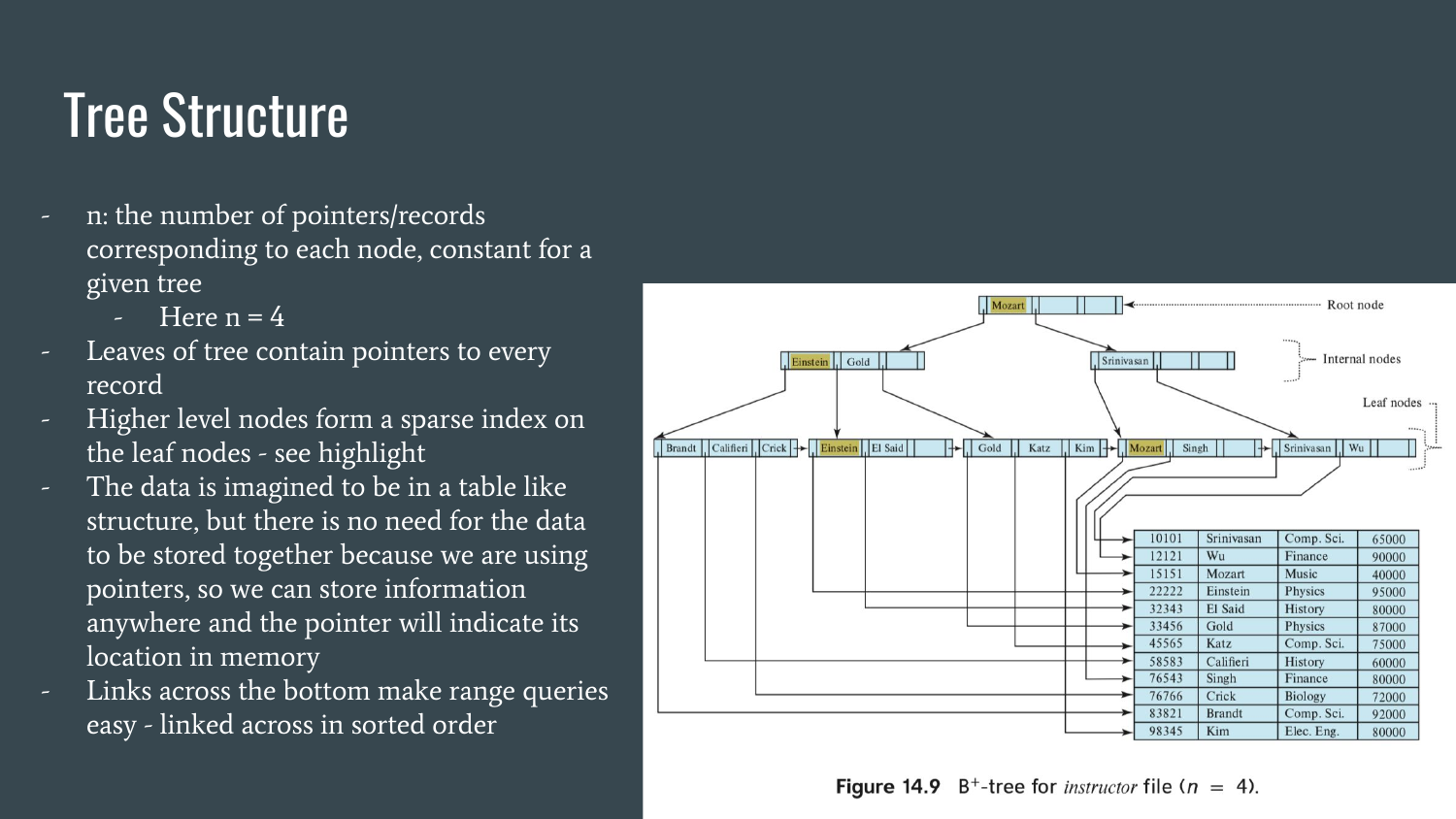## Insertion of "Adams"

- Assume unique keys
- When inserting:
- If necessary, split nodes, redistribute search key values





Figure 14.14 Insertion of "Adams" into the B<sup>+</sup>-tree of Figure 14.9.

tor file  $(n = 4)$ .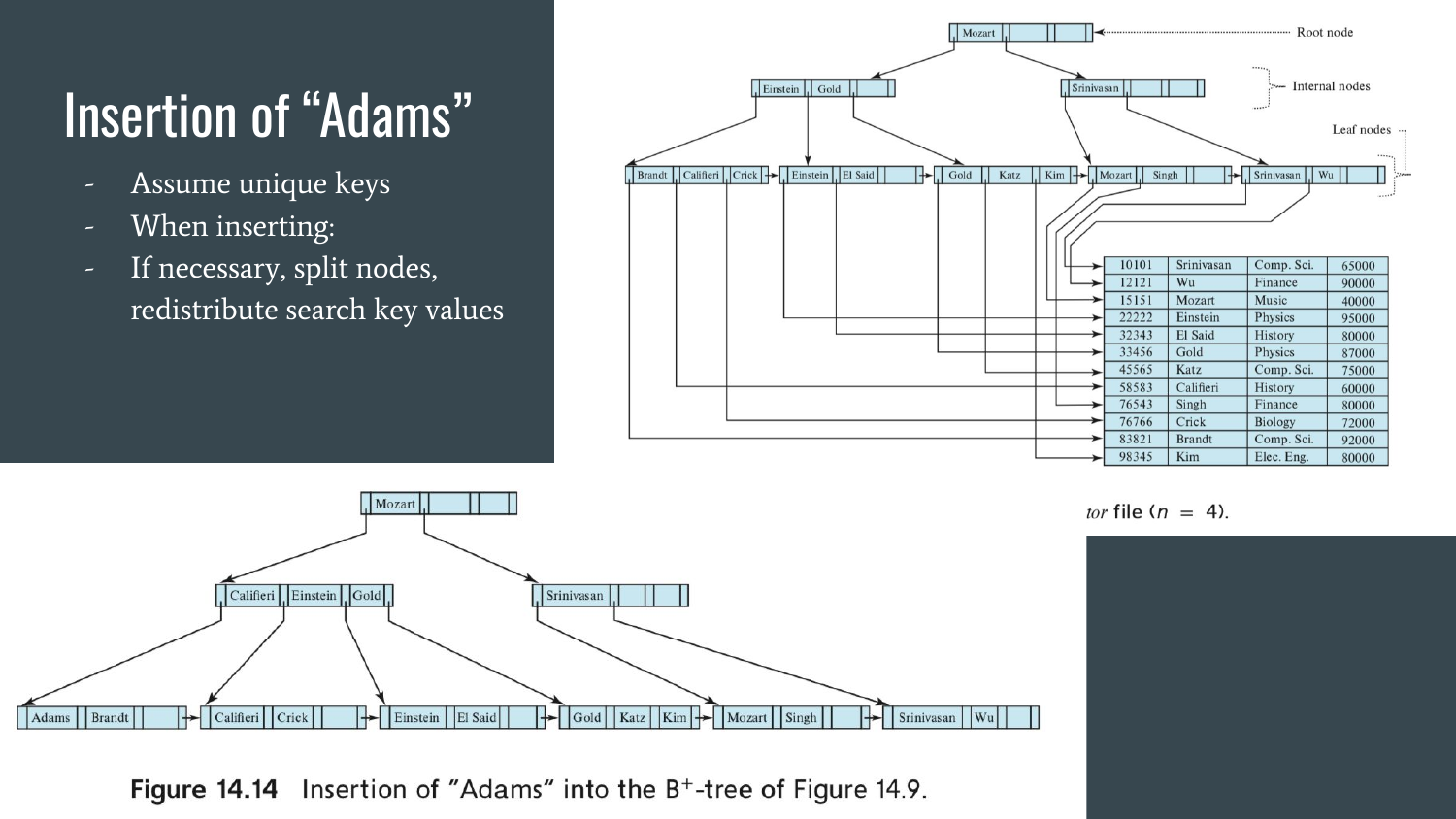### **Insertion of "Lamport"**





Insertion of "Lamport" into the B<sup>+</sup>-tree of Figure 14.14. **Figure 14.15**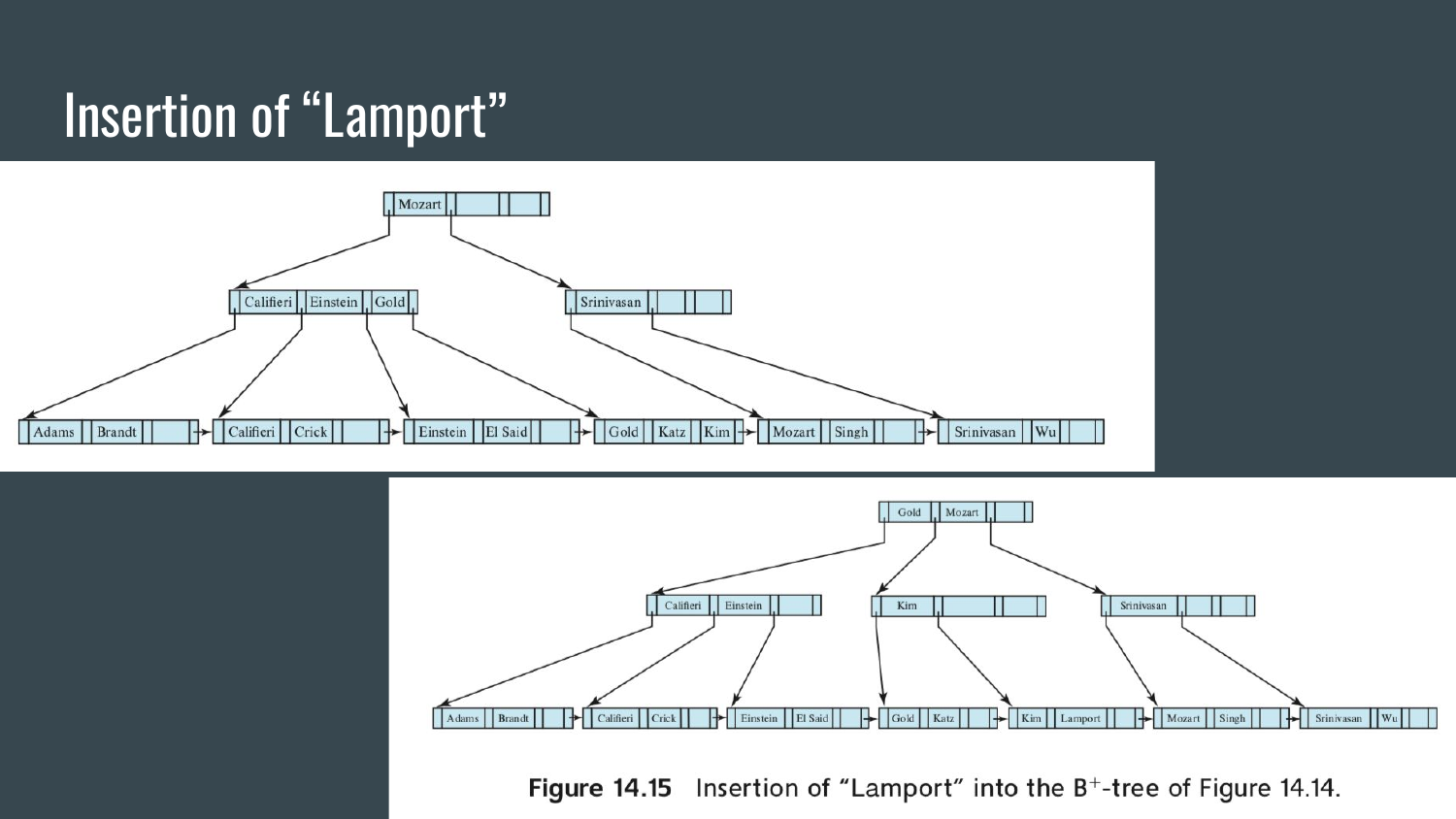## Deletion of "Srinivasan"



- If underfilled, first try to merge nodes
- If that's impossible, redistribute search key values
- Underfilled means less than [n/2] pointers in the node



Figure 14.18 Deletion of "Srinivasan" from the B<sup>+</sup>-tree of Figure 14.14.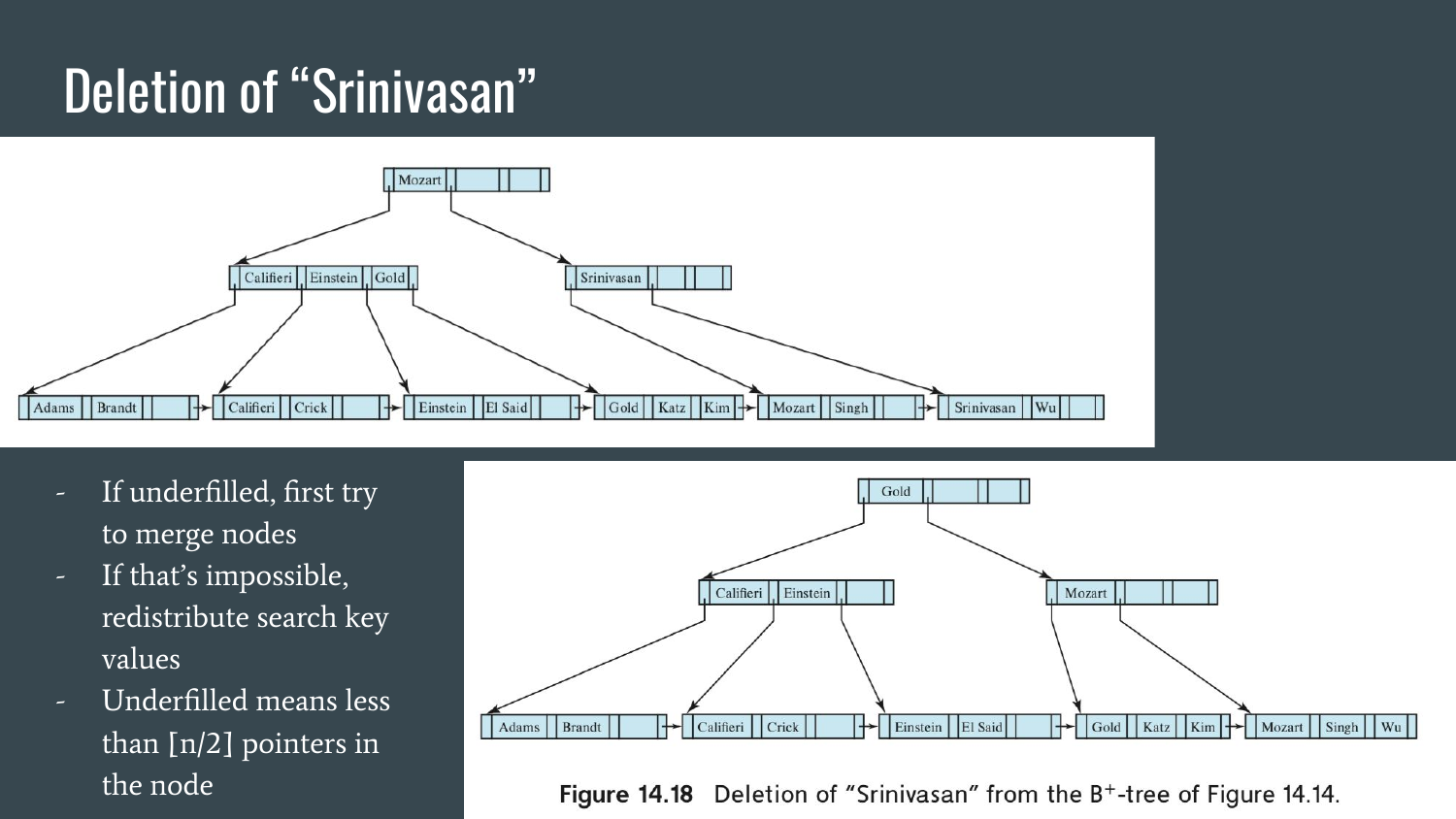## Deletion of "Singh" and "Wu"





Figure 14.19 Deletion of "Singh" and "Wu" from the B<sup>+</sup>-tree of Figure 14.18.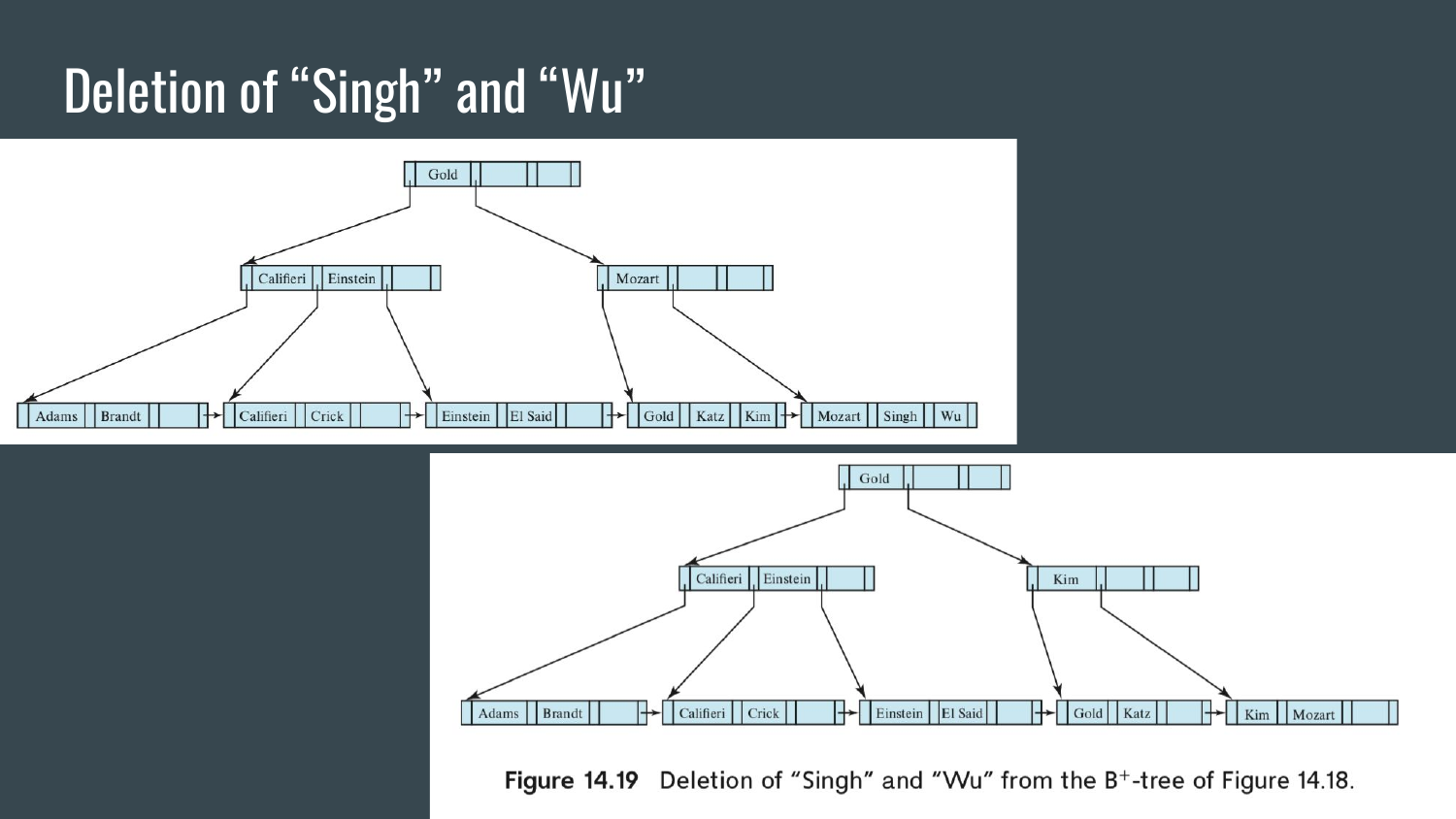#### Order for B+ Tree Operations

- For any operations, (search, insert, delete) time complexity is  $O(log_{[n/2]}(N))$ 
	- $N:$  total  $#$  of records
	- n: max # of pointers in a nods (4 for our example)
		- n/2 because each node must have 2 pointers
- So time complexity is proportional to the height of a tree
	- Balanced tree -> shallow tree -> efficient operations